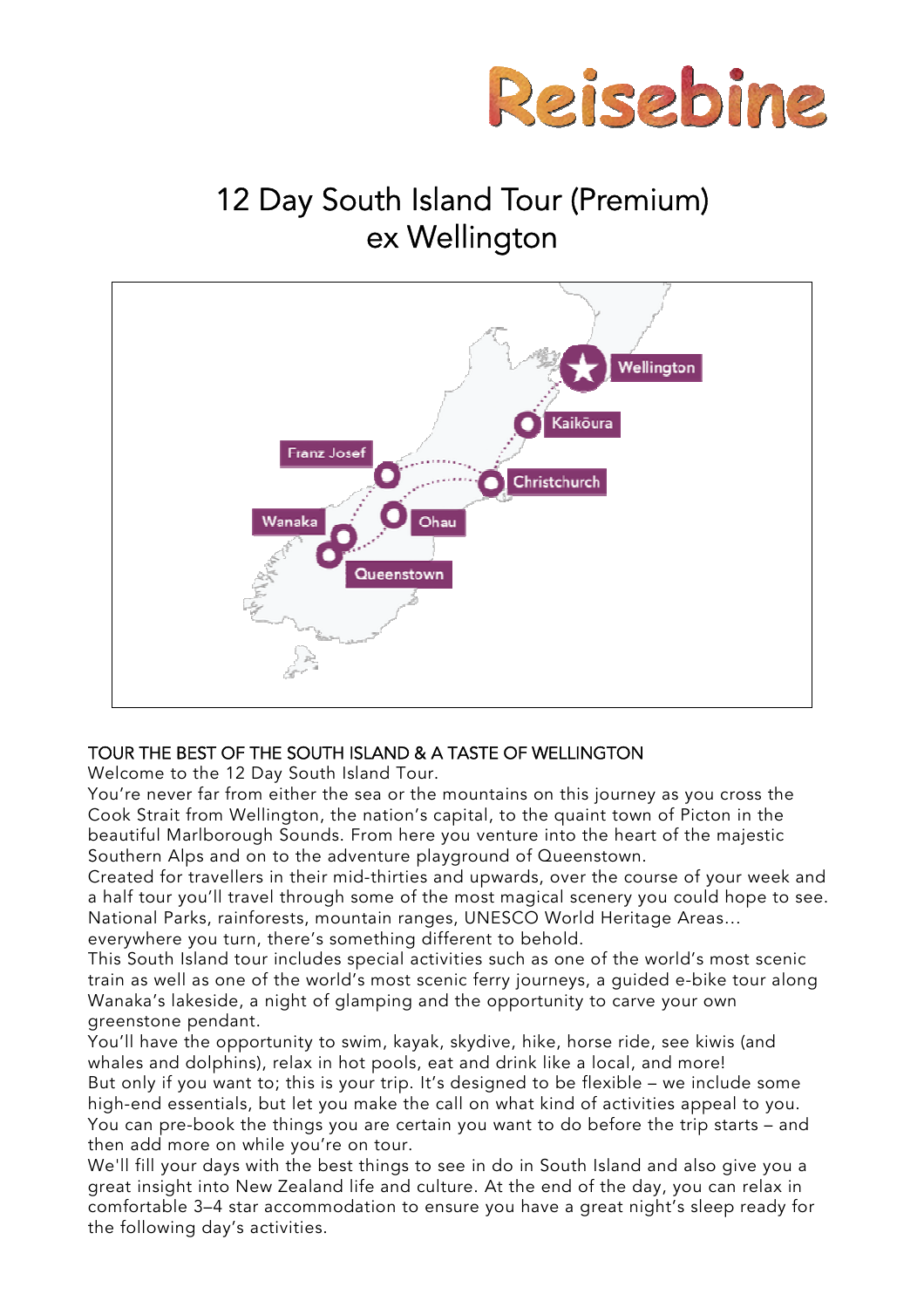# **Itinerary**

# Day 1: Wellington

Settle into your accommodation and be ready for the 6pm pre-tour meeting. Here you will get to know your Tour Manager and be introduced to your new roadtrip friends. Afterwards, the evening is yours to enjoy. We recommend a good night's sleep to be ready for tomorrow's early start, but you may want to experience Wellington's exciting nightlife - the choice is yours!

#### Day 2: Wellington to Kaikoura

Rise and shine! It's time to head straight for our main destination – the South Island. We take one of the world's most scenic ferry journeys as we cross the Cook Strait. The South Island has a stunning welcome in store for us – gliding through the Marlborough Sounds as we approach Picton Harbour, you'll feel like you're in another world.

One of the best ways to explore Marlborough, the region at the top of the South Island, is with your tastebuds. That's why we jump straight on a wine tasting, to sample some of the best vineyards in the country.

After lunch, our next destination is Kaikoura which literally means "to eat crayfish" – and the area is teeming with them. The nutrient-rich waters of this area attract a wide variety of marine wildlife including the stars of the show – the whales and dolphins.

#### INCLUDED

- Cook Strait Ferry
- Wine Tasting

#### Day 3: Kaikoura to Christchurch

The chance to swim with dolphins in the wild is a massive New Zealand highlight for many travellers, and Kaikōura is one of the best places to find them, with pods of up to 300 of these playful creatures hanging out here at any one time.

If you want to get up close to the giants of the ocean, a whale watching tour here is the way to do it. Humpbacks, sperm whales and orca all stop by at various times of year, so this is a great chance to meet some of them.

After visiting the local seals on our way out of town, our road trip continues to our home for the night – Christchurch, known as the "Garden City" for its peaceful parklands and lazy rivers.

#### Day 4: Christchurch to Ohau (via Lake Tekapo)

This morning we'll explore iconic downtown Christchurch and your guide will show you the cool and creative ways the city is being rebuilt after the life-changing 2011 earthquake here. Christchurch folk are an innovative and creative bunch – the Transitional Cathedral, created from cardboard, is totally inspirational.

Mid-morning we head for Lake Tekapo. Ready your camera – the lake's breathtaking turquoise colour and mountain backdrop is a photographer's dream come true. The tiny Church of the Good Shepherd stands right at the water's edge, proving that

small is bold and definitely beautiful. Grab some confetti and congratulate any passing brides – couples travel from all over the world for wedding shots in front of the chapel!

#### INCLUDED

- Breakfast
- Dinner
- Mt John Lookout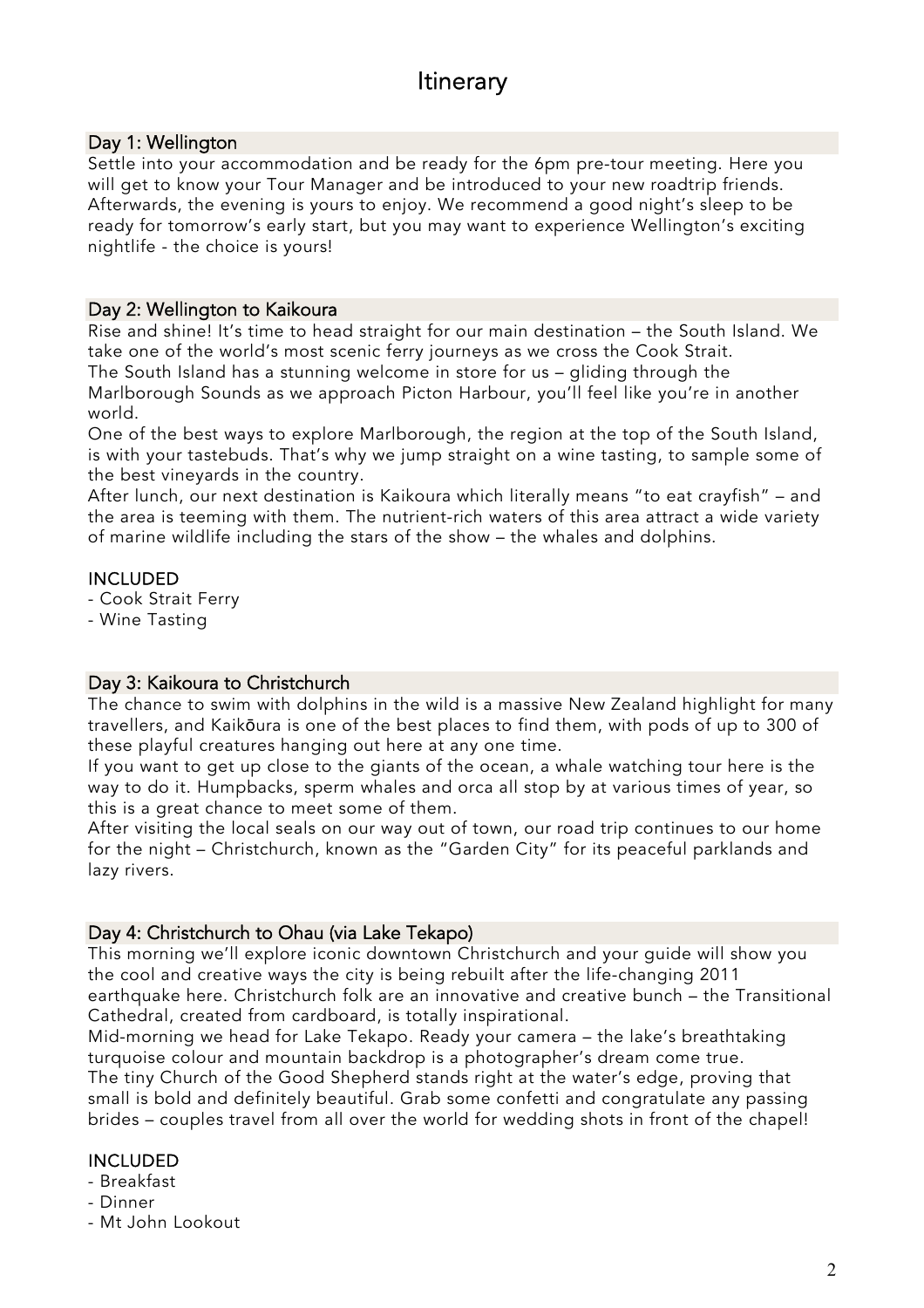# Day 5: Ohau to Queenstown

From the golden tussocklands of Mackenzie country – where epic battles of Return of the King were filmed – to the dramatic peaks of the Southern Alps, it's like you're driving into a postcard.

We'll pause for lots of photo stops en route to give your camera a workout, including a stop at the spectacular Kawarau Gorge. This also happens to be the world home of bungy! Give it a go or enjoy watching the jumpers scream their way into the gorge. Whether you're an adrenaline junkie, an avid hiker, wine taster or scenery lover, Queenstown has something for absolutely everyone. With 2 nights and plenty of daylight hours here, get ready – this town certainly knows how to live life to the max.

#### INCLUDED

Breakfast

#### Day 6: Queenstown

With a full day in Queenstown, let's work on that bucket list! There are heaps of options to choose from: extreme jet boat rides, , river kayaking, horseback riding through Lord of the Rings scenery, and the skyline gondola are just a few of our favourites.

For scenery lovers, Milford Sound is a must-see. Whether you fly or drive, the scenery en route is as awesome as the destination. Once on the Sound, as you sail beneath thundering waterfalls and towering cliff faces you'll understand why we call it the "8th Wonder of the World".

#### Day 7: Queenstown to Wanaka

With the morning in Queenstown, you have another chance to tick off your bucket list today. What will it be? A trip to the top of the Skyline Gondola, or perhaps an adrenalinepumping jet boat ride through the Shotover Canyon? You decide!

This afternoon we jump back onto the road and head off to Wanaka, a quick one hour drive away.

The drive is a scenic highlight in itself, so make sure your camera is fully charged and ready to go. En route we'll stop in charming Arrowtown, a historic gold rush village with heaps of old-world character.

This afternoon is your chance to relax in stunning Wanaka, known as Queenstown's slightly quieter little sister.

Blessed with towering peaks and a glacial blue lake, you'll soon see why Wanaka's considered to be one of New Zealand's most beautiful mountain towns. There are breathtaking hikes and easy bike rides for a welcome chance to relax.

#### Day 8: Wanaka

Today is your chance to explore one of the most beautiful towns in the southern lakes region with plenty of activities to tempt every lover of the outdoors.

Included this morning is a guided e-bike tour along Wanaka's lakeside. An e-bike, for those wondering, is an electronic bicycle. It's like a normal bike but has a small motor so you don't need to pedal as hard.

One optional activity today – a visit to Mou Waho Island. Accessible only by boat from Wanaka and famous for being home to an (unnamed) island, in a lake (Arethusa Pool), on an island (Mou Waho), in a lake (Lake Wanaka), on an island (the South Island) in the ocean (the Pacific!). Sounds complicated, but once you are there it will all make sense! In Wanaka there are many walks, hikes and biking trails to choose from – check out the famous "Wanaka Tree" while making your way around the lake! Or, if you feel like relaxing, ask your guide to recommend their favourite secret spots to enjoy the surrounding scenery.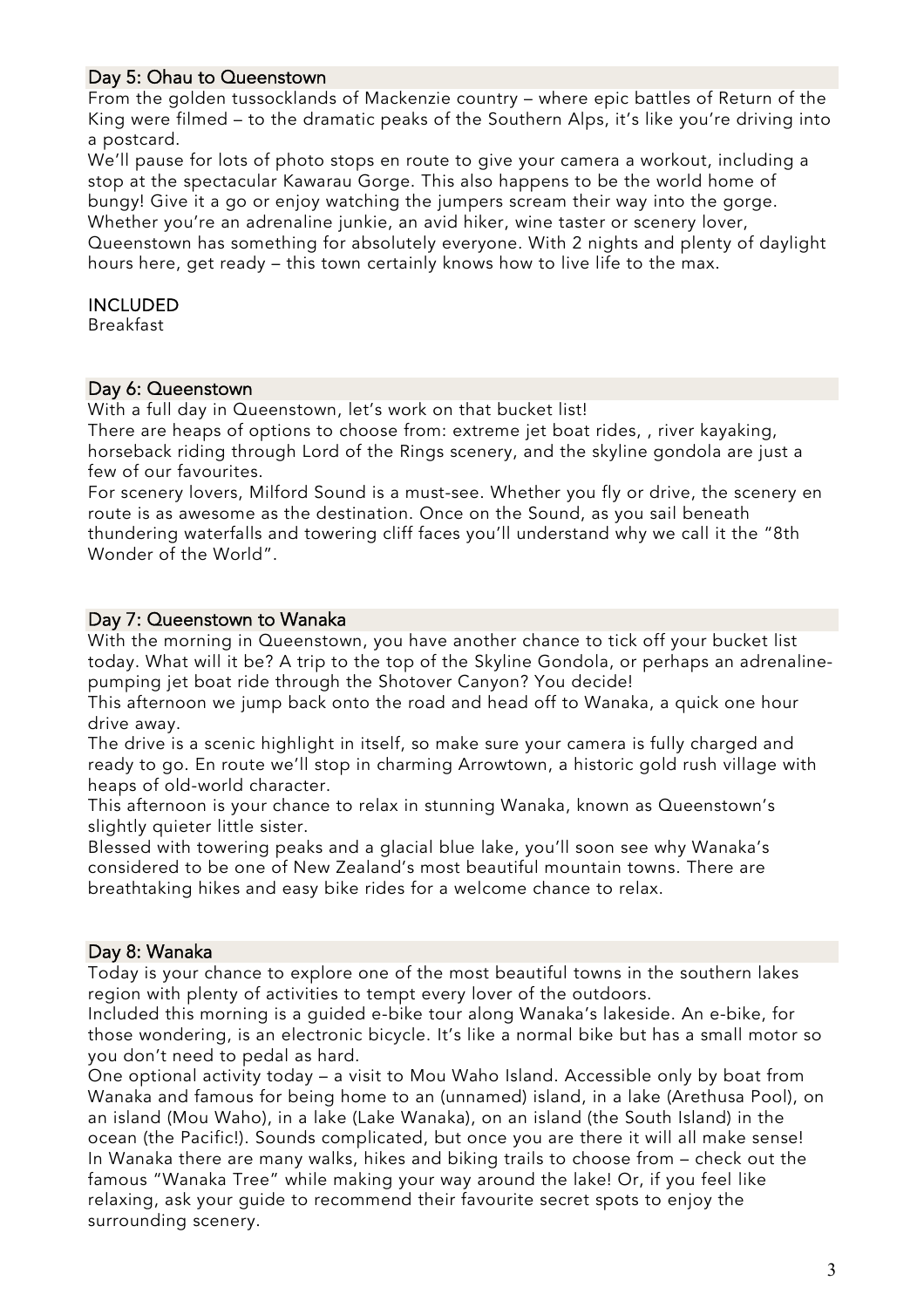One of the best ways to admire Wanaka is from the air. Treat yourself to a skydive or a scenic flight in a vintage plane – you can even take a flying lesson. As always, it's your trip and your choice: you do you!

We mix things up tonight by heading to the stunning Criffel Station for a night of glamping (AKA glamorous camping)! Think fancy canvas tents with decadently comfortable beds and the great outdoors right on your doorstep. The views from Criffel are sublime… to get the real experience, you'll have to see it for yourself!

# INCLUDED

- Dinner
- Millennium Trail Guided e-bike Tour
- Glamping Experience at Criffel Station

#### Day 9: Wanaka to Franz Josef

After a relaxing morning in Wanaka, the journey to Franz is another stunner – many of our Guides rate it as their most favourite drive in New Zealand.

As we hit the road, we'll stop at one of our most popular lakeside lookout points at Lake Hawea or Lake Wanaka. Your guide will keep an eye on the weather and pick the best option.

From the cascading waterfalls of Haast Pass to classic Kiwi coastal views, you won't want to nap on the bus in case you miss anything. Your guide will have some epic surprise photo stops and short walks along the way.

Between September and December it's whitebait season (a small fish that's a delicacy in New Zealand). Fried up with eggs and served on toast, it's a local treat and shouldn't be missed. We'll stop at one of the local spots for a taste during the season.

We roll into Franz Josef around late afternoon/early evening. This UNESCO World Heritage area is famous for its spectacular glacier, just 5km from town, which is begging to be explored tomorrow.

#### INCLUDED

- Breakfast
- Blue Pools Walkway

#### Day 10: Franz Josef

With Aoraki/Mount Cook (New Zealand's highest mountain) twinkling behind the glaciers, Franz Josef is about as beautiful a setting as you can find in New Zealand.

Te Wahi Pounamu (which means 'the place of greenstone' in Maori) is the name given to this part of the West Coast because of the abundance of pounamu (greenstone/jade) to be found here. Included in your tour today is a special opportunity to carve your very own pounamu pendant at a local gallery.

There are heaps of ways to enjoy Franz Josef Glacier; weather permitting, to get up onto the bluest ice you can take a scenic helicopter flight and hike onto the glaciers. Maybe you'd prefer to kayak on a glacial lake; or just relax in the steamy hot springs down below.

As well as the awesome glacier activities, you could also try out quad biking, horseback riding and even a bit of group karaoke tonight in Franz Josef!

#### INCLUDED

- Breakfast

- Greenstone pendant carving